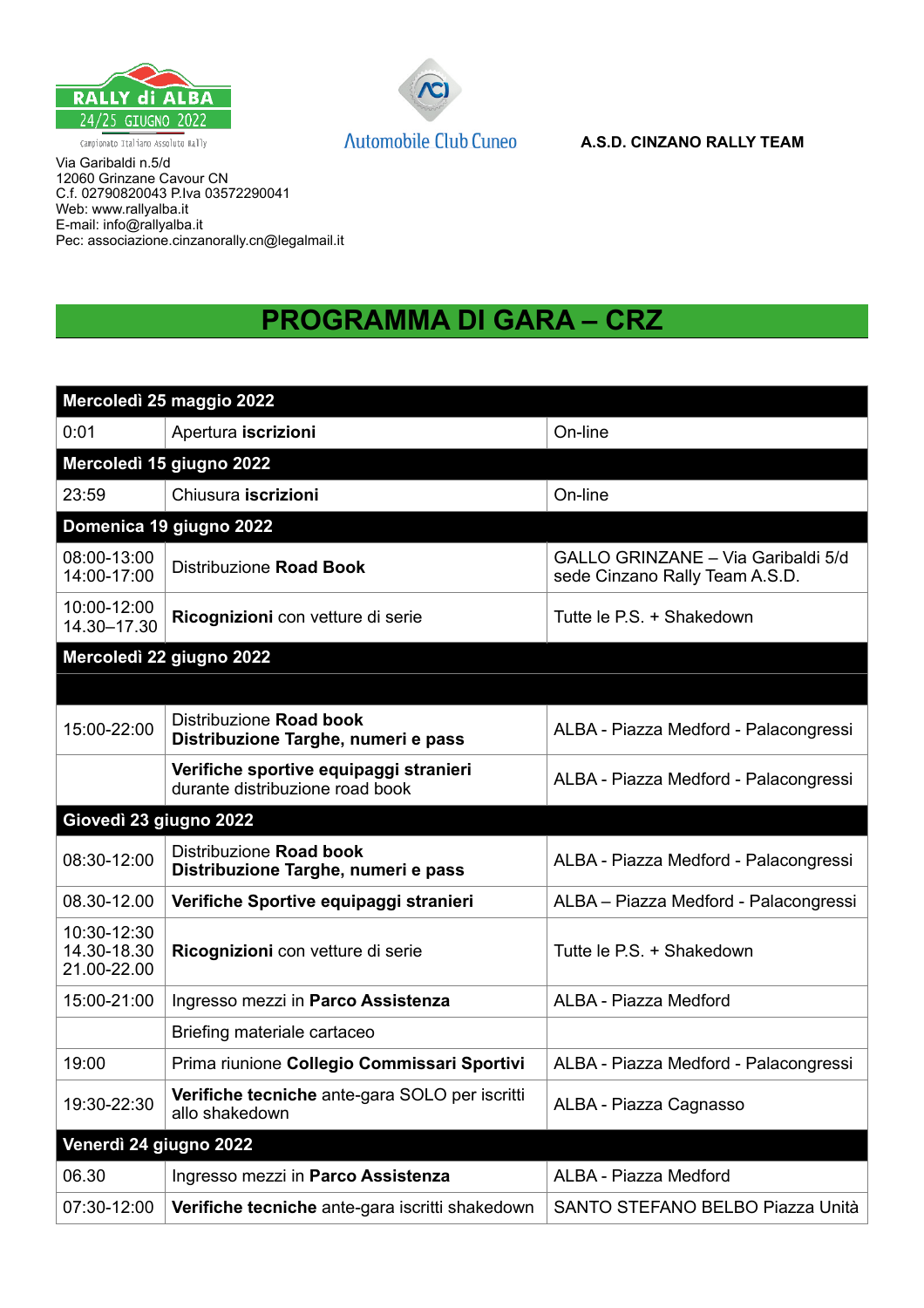



## **A.S.D. CINZANO RALLY TEAM**

Via Garibaldi n.5/d 12060 Grinzane Cavour CN C.f. 02790820043 P.Iva 03572290041 Web: www.rallyalba.it E-mail: info@rallyalba.it Pec: associazione.cinzanorally.cn@legalmail.it

| 08.00-13.00           | <b>Shakedown</b>                                       | SANTO STEFANO BELBO - Località<br>San Bovo                    |  |
|-----------------------|--------------------------------------------------------|---------------------------------------------------------------|--|
| 8:00-12:00            | Verifiche tecniche ante-gara NON iscritti<br>shakedown | ALBA - Piazza Cagnasso                                        |  |
|                       | <b>Briefing materiale cartaceo</b>                     |                                                               |  |
| 14:00                 | Pubblicazione ammessi alla partenza                    | ALBA - Piazza Medford - Palacongressi                         |  |
| 18.00                 | <b>Partenza</b>                                        | ALBA - Via Vida (C.O. 0)                                      |  |
| Sabato 25 giugno 2022 |                                                        |                                                               |  |
| 05:30-6:30            | Ingresso mezzi in Parco Assistenza                     | ALBA - Piazza Medford                                         |  |
| 9:00                  | Uscita riordino notturno                               | ALBA - Piazza Cagnasso                                        |  |
| 14:15                 | Pubblicazione elenco vetture in verifica               | ALBA - Piazza Medford - Palacongressi<br>Albo di gara on line |  |
| 14:40                 | Arrivo e premiazione                                   | Alba - Piazza Risorgimento                                    |  |
| 14:45                 | Verifiche tecniche post gara                           | ALBA - Albagomme - corso Unità<br>d'Italia 20                 |  |
| 16:00                 | <b>Pubblicazione Classifiche</b>                       | ALBA - Piazza Medford - Palacongressi                         |  |
|                       | <b>State State State</b><br><b>COL</b>                 |                                                               |  |

| Direzione Gara, Segreteria e sala stampa: Orari di apertura |  |  |  |
|-------------------------------------------------------------|--|--|--|
|                                                             |  |  |  |

| ALBA - Piazza Medford - Palacongressi |                                                     |                      |  |
|---------------------------------------|-----------------------------------------------------|----------------------|--|
| 23 giugno 8:00-21:00                  | 24 giugno 7:30-21:00                                | 25 giugno 6:45-21:00 |  |
| Albo ufficiale di gara                | Sito www.rallyalba.it - App Sportity - Solo On-line |                      |  |
| <b>Parco chiuso</b>                   | ALBA - Piazza Cagnasso                              |                      |  |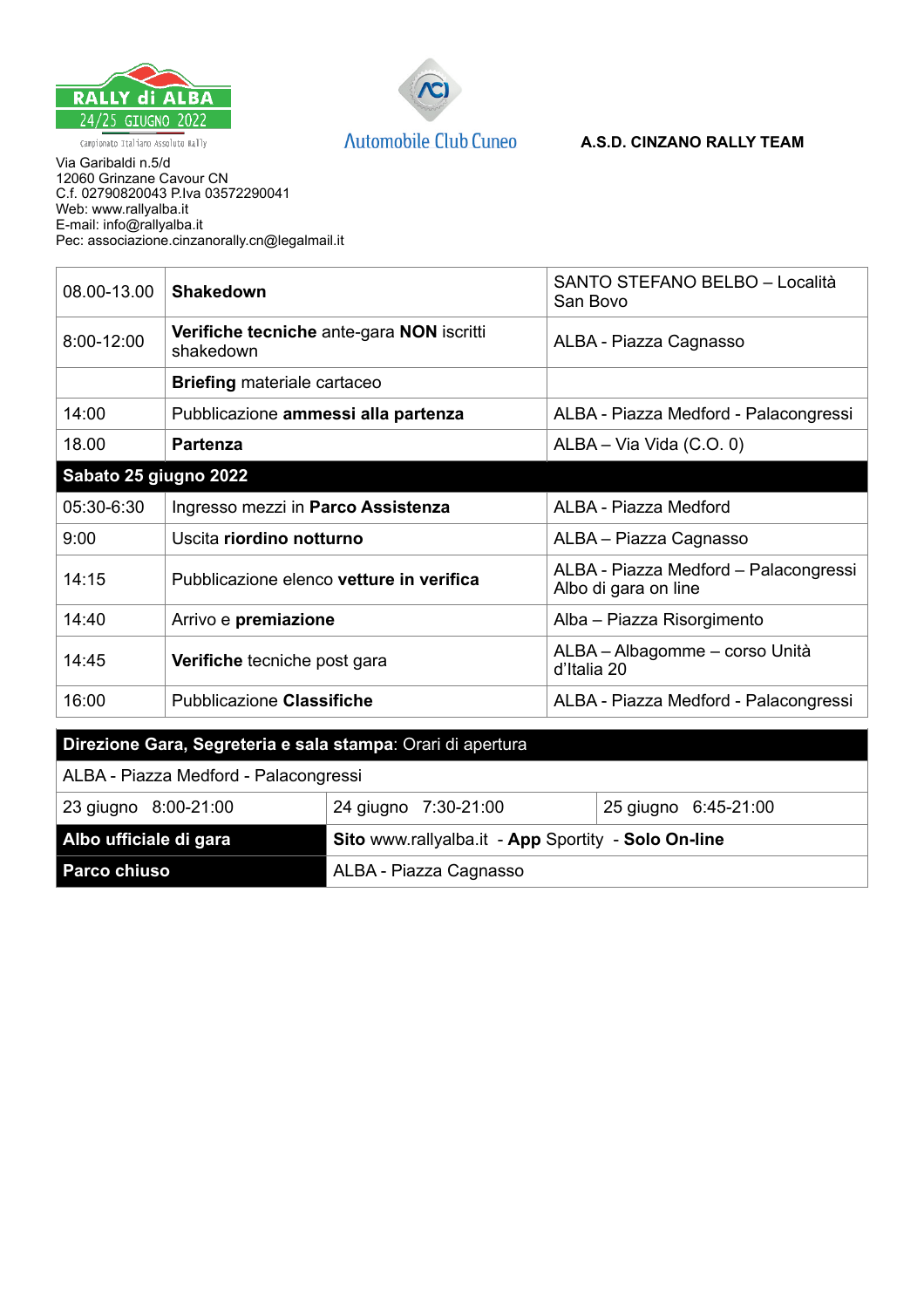



Via Garibaldi n.5/d 12060 Grinzane Cavour CN C.f. 02790820043 P.Iva 03572290041 Web: www.rallyalba.it E-mail: info@rallyalba.it Pec: associazione.cinzanorally.cn@legalmail.it

## **EVENT PROGRAMME – CRZ**

|                                           | Wednesday May 25th 2022                                                                |                                                                     |  |
|-------------------------------------------|----------------------------------------------------------------------------------------|---------------------------------------------------------------------|--|
| 0:01                                      | Opening of entries                                                                     | On-line                                                             |  |
|                                           | Wednesday June 15th 2022                                                               |                                                                     |  |
| 23:59                                     | Closing of entries                                                                     | On-line                                                             |  |
| Sunday June 19th 2022                     |                                                                                        |                                                                     |  |
| 08:00-13:00<br>14:00-17:00                | Distribution of Road book                                                              | GALLO GRINZANE - Via Garibaldi 5/d<br>c/o Cinzano Rally Team A.S.D. |  |
| 10:00-12:00<br>14.30-17.30                | <b>Reconnaissance with standard road cars</b>                                          | All the S.S. + Shakedown                                            |  |
|                                           | <b>Wednesday June 22nd 2022</b>                                                        |                                                                     |  |
|                                           |                                                                                        |                                                                     |  |
| 15:00-22:00                               | Distribution of Road book - Plates,<br>competition numbers and passes                  | ALBA - Piazza Medford - Palacongressi                               |  |
|                                           | <b>Administrative Checks for foreign crews</b><br>during the distribution of road book | ALBA - Piazza Medford - Palacongressi                               |  |
|                                           | Thursday June 23rd 2022                                                                |                                                                     |  |
| 08:30-12:00                               | Distribution of Road book - Plates,<br>competition numbers and passes                  | ALBA - Piazza Medford - Palacongressi                               |  |
| 08.30-12.00                               | <b>Administrative Checks for foreign crews</b>                                         | ALBA - Piazza Medford - Palacongressi                               |  |
| 10:30-12:30<br>14.30-18.30<br>21.00-22.00 | <b>Reconnaissance with standard road cars</b>                                          | All the S.S. + Shakedown                                            |  |
| 15:00-21:00                               | Vehicles' entrance in Service Area                                                     | ALBA - Piazza Medford                                               |  |
|                                           | Briefing - printed material                                                            |                                                                     |  |
| 19:00                                     | First meeting of the Stewards of the Event                                             | ALBA - Piazza Medford - Palacongressi                               |  |
| 19:30-22:30                               | Pre-event Technical Scrutineering ONLY for<br>crews registered for shakedown           | ALBA - Piazza Cagnasso                                              |  |
| Friday June 24th 2022                     |                                                                                        |                                                                     |  |
| 06.30                                     | Vehicles' entrance in Service Area                                                     | ALBA - Piazza Medford                                               |  |
| 07:30-12:00                               | Pre-event Technical Scrutineering for crews<br>registered for shakedown                | SANTO STEFANO BELBO Piazza Unità                                    |  |